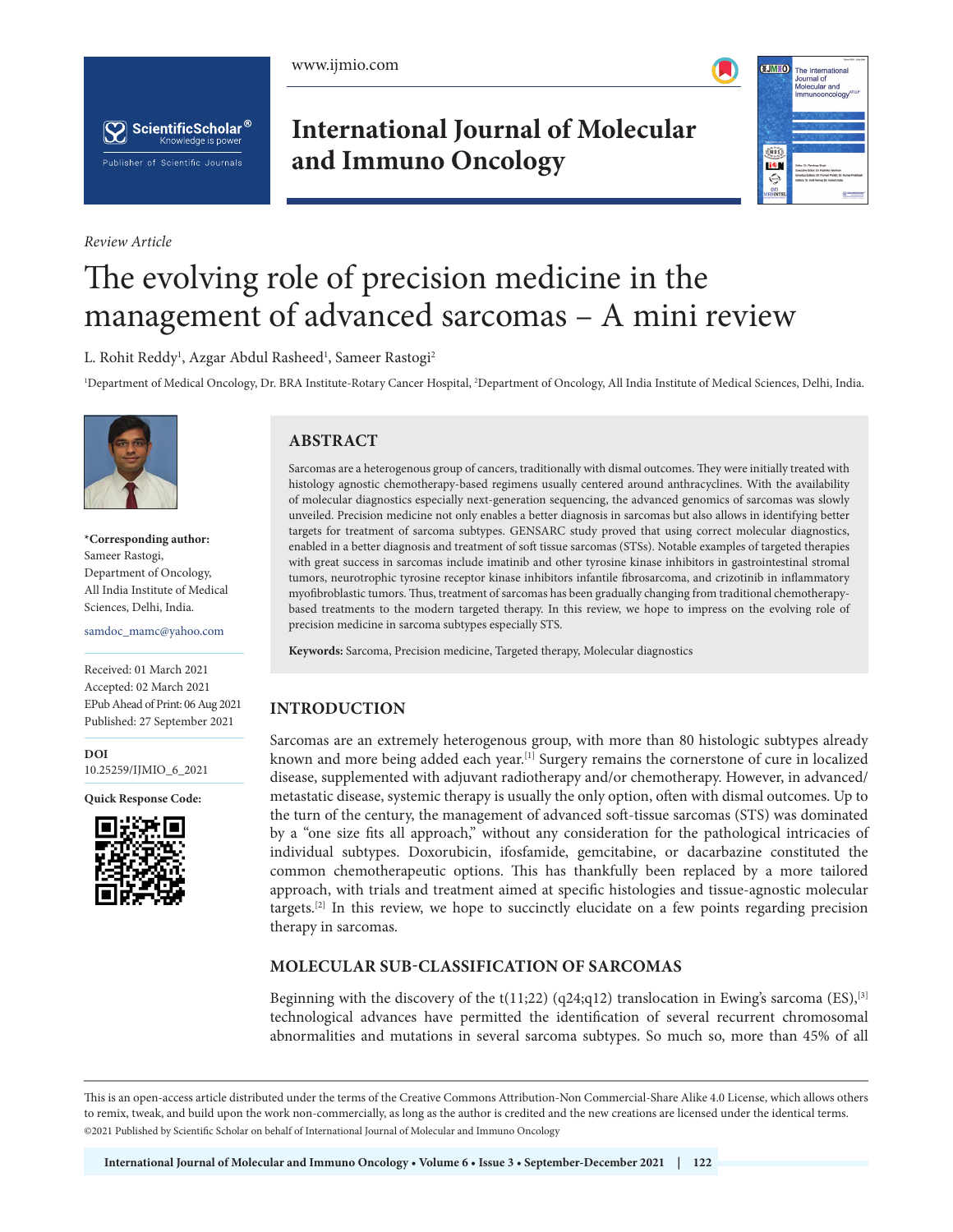sarcomas have been described to have recurrent cytogenetic/ molecular abnormalities in the most recent WHO Classification of Tumors of Soft Tissue and Bone.[1]

Broadly, sarcomas are now divided into two categories based on genetic abnormalities:[4] Translocation-related sarcomas – that have normal karyotypes and a dominant cytogenetic abnormality (such as a translocation or deletion of a tumor suppressor gene), and a group of tumors that have complex karyotypes and multiple cytogenetic abnormalities. Translocation-related sarcomas are relatively more common and account for around 26% of all sarcoma subtypes listed in the WHO classification.<sup>[1,5]</sup> Most such translocations encode for abnormal transcription factors that deregulate normal cell metabolism. Examples of such tumors include ES, synovial sarcoma (SS), and alveolar rhabdomyosarcoma. Less commonly, deranged signaling may be caused by chimeric tyrosine kinases (such as in inflammatory myofibroblastic tumor [IMFT] and infantile fibrosarcoma) or chimeric autocrine growth factors (such as in certain cases of tenosynovial giant cell tumor [TGCT] and dermatofibrosarcoma protuberans [DFSP]).<sup>[6]</sup>

### **MOLECULAR PROFILING AND ITS METHODOLOGY**

Molecular profiling refers to the assessment of the genetic makeup of sarcoma cells from a biopsy specimen. Such profiling may be accomplished using DNA, RNA, or even proteins. Physician education in this regard is vital as deciding on the necessity, timing, and selection of appropriate tests to order can be perplexing. Even the interpretation of test results and their correct utilization in informed therapyrelated decision-making requires practice. The following is a brief summary of the techniques used to detect genomic imbalances in sarcomas.<sup>[6,7]</sup>

#### **Conventional cytogenetic analysis**

Conventional karyotyping is now only of historical importance in sarcoma management. Its disadvantages include a long turnaround time (TAT), the requirement of a cell culture medium for processing, low resolution, limited utility, and its inability to pick up cryptic mutations. These drawbacks have led to this tool being obsolete.

#### **Fluorescent** *in situ* **hybridization (FISH)**

This technique uses labeled complementary DNA, RNA, or modified nucleic acid strand probes to localize a gene of interest in a tumor sample. Different probes are used for FISH testing in STS, break-apart and dual-fusion probes are used for sarcomas with translocation. Locus specific probes are used to identify insertions and deletions. Some of the commonly used break apart probes clinically include

- a. SS18 break apart probe in SS
- b. MDM2 probe in well-differentiated liposarcoma/atypical lipomatous tumors (ALT/WDS), dedifferentiated liposarcoma, parosteal sarcoma, and malignant peripheral nerve sheath tumor (MPNST)
- c. FUS/DDIT3 break apart probes in myxoid/round cell liposarcoma (MLPS)
- d. ALK in IMFT and PDGB in DFSP, respectively.

Indication of dual fusion probes includes detection of EWSR1 and WT1 in ES, desmoplastic small round cell tumor (DSCRT)

FISH excels over karyotyping in that there is no culture required and the testing can be done on formalin-fixed tissue as well. It is also faster and can be done on minute tissue samples. Both FISH and polymerase chain reaction (PCR) have a capacity for high resolution (150–200 kb), with an ability to pick up even cryptic translocations. The advantages over PCR are in assessment of tissue with a mixed cell population, wherein only a specific subset of tumor cells might harbor the target gene translocation. Furthermore, in a given translocation with a common break point, but involving multiple fusion partners (such as in ES), FISH can diagnose all known rearrangements whereas PCR would require multiple primers to cover all possible fusion partners. The disadvantages of FISH are its low specificity and its ability to detect only known genetic abnormalities.

#### **PCR**

This technique uses specific primers to amplify known DNA or RNA sequences. Added to its greater sensitivity and high resolution, it also has a conveniently short TAT. Its disadvantages include its greater expense, lack of wide availability, and an inability to diagnose cryptic mutations. With both FISH and PCR, care should be taken while interpreting borderline values, and in such unequivocal cases, the reports from one modality should be confirmed with the other.

#### **Massive parallel sequencing (MPS)**

MPS uses a comprehensive whole exome/genome/ transcriptome approach to diagnose mutations at the nucleotide level. For instance, they can identify novel mutations such as *BCOR–CCNB3* in undifferentiated smallcell sarcoma,[8] CNVs, and point mutations. Sequencing techniques include the traditional Sanger method, which takes 1–2 weeks for results, and next-generation sequencing (NGS), which is a more rapid, high throughput technique, but requires trained staff for the operation and interpretation of data. Sequencing is more useful than PCR or FISH for the diagnosis of unknown mutations. While both fresh and fixed tissues can be used, adequate genetic material (DNA or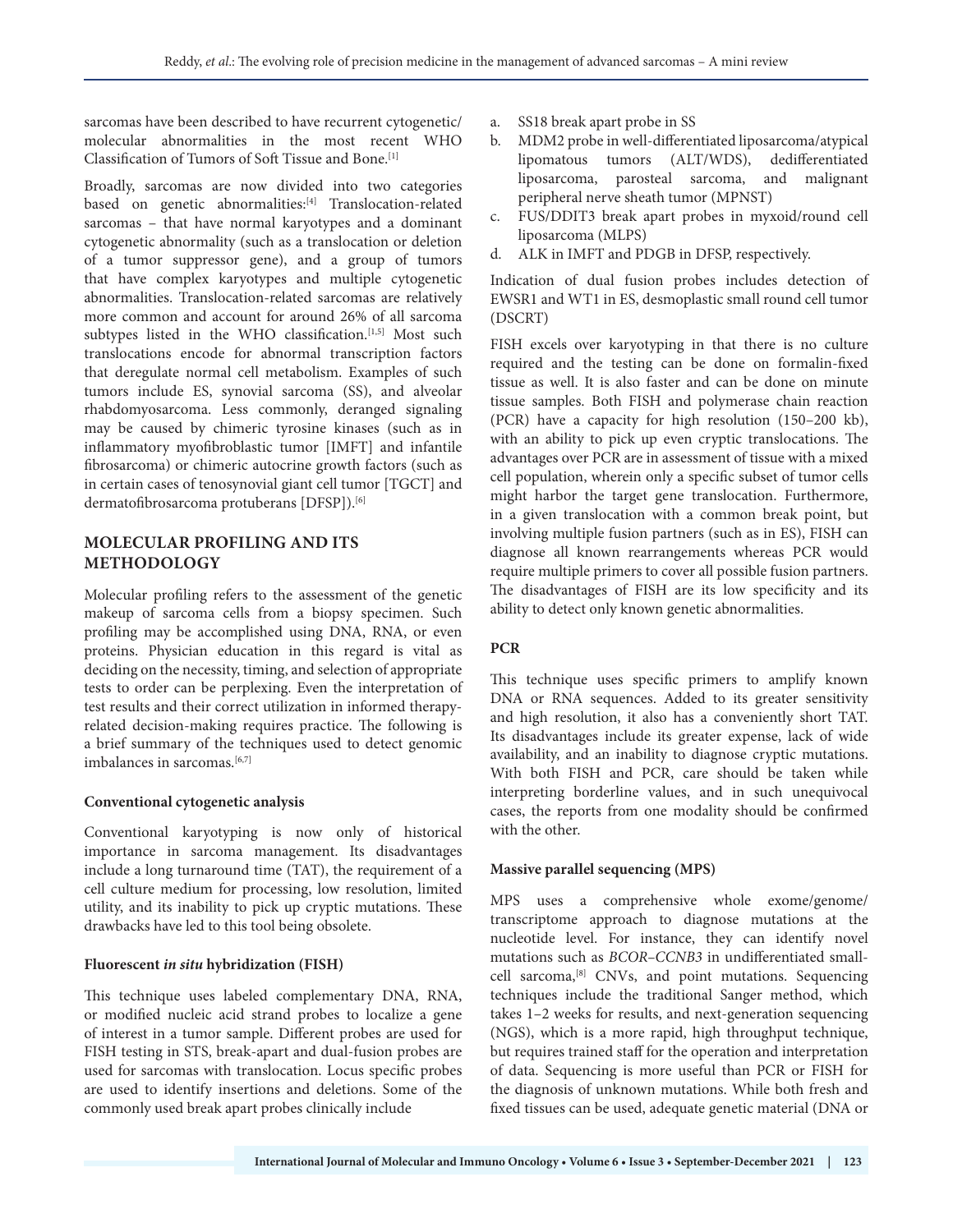RNA) is needed for proper interpretation. NGS sequencing includes the following approaches.[9]

#### **Whole genome sequencing (WGS)**

Most comprehensive sequencing technique, but is clinically not practical as it is cumbersome to perform and analyze the large amount of data created, not cost effective, the functional significance of most of the variants detected by WGS is not known; hence, it is still considered as experimental.

#### **Targeted sequencing (whole exome sequencing [WES] or cancer gene panels)**

Commercially available gene panels sequence for a limited number of genes 100–300 and hence limit the general cost of sequencing, but the disadvantage being it might miss on the novel gene mutations in most of the cases. Exome accounts for about 2% of the entire genome. Therefore, WES has the obvious advantage of screening the entire exome and being easier and faster to perform, interpret and being more cost effective with screening of clinically relevant mutations. Some examples of application of WES include *NAB–STAT6*  in solitary fibrous tumor (SFT).<sup>[10]</sup> It can also detect point mutations and *insertions and deletions* (indels) *such* as *KIT/ PDGFRA* and *SDHA/B* in gastrointestinal stromal tumors (GIST), CTNNB1 in desmoid tumors, *IDH1* or *IDH2* in enchondroma/chondrosarcoma, and *NF1* in MPNST. Because most of the large gene deletions and structural translocations occur at various sites of introns, WEScan miss them for instance in BRCA1 and BRCA 2 can be missed out on WES.

#### **RNA sequencing (transcriptome sequencing)**

The attractive part of transcriptome sequencing in STS is in its applicability to detect structural rearrangements, large genomic deletions which are missed out by WES. They, hence, also detect novel fusion genes. Some of the clinical break through achieved by RNA sequencing includes, *WHAE-NUTM2A/B* in high-grade endometrial stromal sarcoma (ESS), *WWTR1-CAMTA1* in epithelioid hemangioendothelioma, and *BCOR-CCNB3* in undifferentiated round cell sarcoma. However, RNA sequencing is still not used wide spread as it is more technically challenging to be performed as they require high quality RNA.

#### **MOLECULAR TESTING IN SARCOMAS**

Molecular testing now plays a pivotal role in the diagnosis, classification, and treatment of sarcomas. STS can be diagnosed by light microscopy and immunohistochemistry (IHC), but in late presentations with metastatic disease, they tend to become less differentiated and traditional methods of diagnosis tend to falter. Histological diagnosis in sarcomas is often difficult, even more so in low-volume centers. Even an expert sarcoma pathologist cannot reliably diagnose all the sarcoma subtypes based on the traditional diagnostic methods alone. Proof of concept of the same fact was obtained from the GENSARC trial, a prospective observational study which examined the role of molecular diagnostics in improving sarcoma diagnosis compared to an expert sarcoma pathologist.<sup>[11]</sup> In the final analysis, of 395 patients with six subtypes of sarcoma, there was a change in diagnosis in 53 (13.8%) patients, and a resultant change in primary management or prognosis in 45 (11.7%) patients. This study conclusively proved the importance of molecular diagnostics in sarcoma. As with all tools, however, molecular tests are best used in conjunction with clinical and histopathological data, rather than in isolation.

# **APPLICATION OF PRECISION MEDICINE IN DIAGNOSING STS**

Listed below are some selected situations exemplifying how precision medicine aids in the diagnosis of sarcoma.

#### **Small round cell tumors**

Small blue round cell tumors (SBRCT) may be mesenchymal, epithelial or lymphoreticular in origin. They are often difficult to differentiate by light microscopy or IHC alone. Sarcomas presenting with small round cell phenotype include ES, RMS, poorly differentiated SS, DSCRT, and MLPS. As an illustrative example, poorly differentiated SS is often confused with extra skeletal ES. Although they can share a few clinical and histological similarities, they can be differentiated molecularly based on the presence or absence of *SS18–SSX* fusions or *SS18*– rearrangement which is specific for SS.[12] Similarly, there is a subset of SBRCT which behaves clinically similar to ES (Ewing like) but, unlike ES, have distinct rearrangements between EWSR1 and non-ETS partner genes such as *PATZ1*, *POU5F1*, and *SMARCA5*. Some of these tumors behave aggressively.<sup>[13]</sup> A special mention of two subtype of undifferentiated SBRCT is necessary, the first of them being *CIC-DUX4* gene fusion associated sarcomas, it is the most common mutation found in EWSR1-negative SBRCTs. It, usually, occurs in the young adults between third to fourth decades of life and commonly affects the soft tissue rather than bone. It is associated with a more aggressive course and poor outcomes.[14] *BCOR-CCNB3* fusions associated round cell sarcoma are another subset of sarcomas, usually seen in adolescent and young males, commonly affecting the long bones and has relatively better prognosis.[8]

#### **Spindle cell tumors**

Sarcomas presenting with spindle cell morphology include, fibrosarcoma, leiomyosarcoma, MPNST, and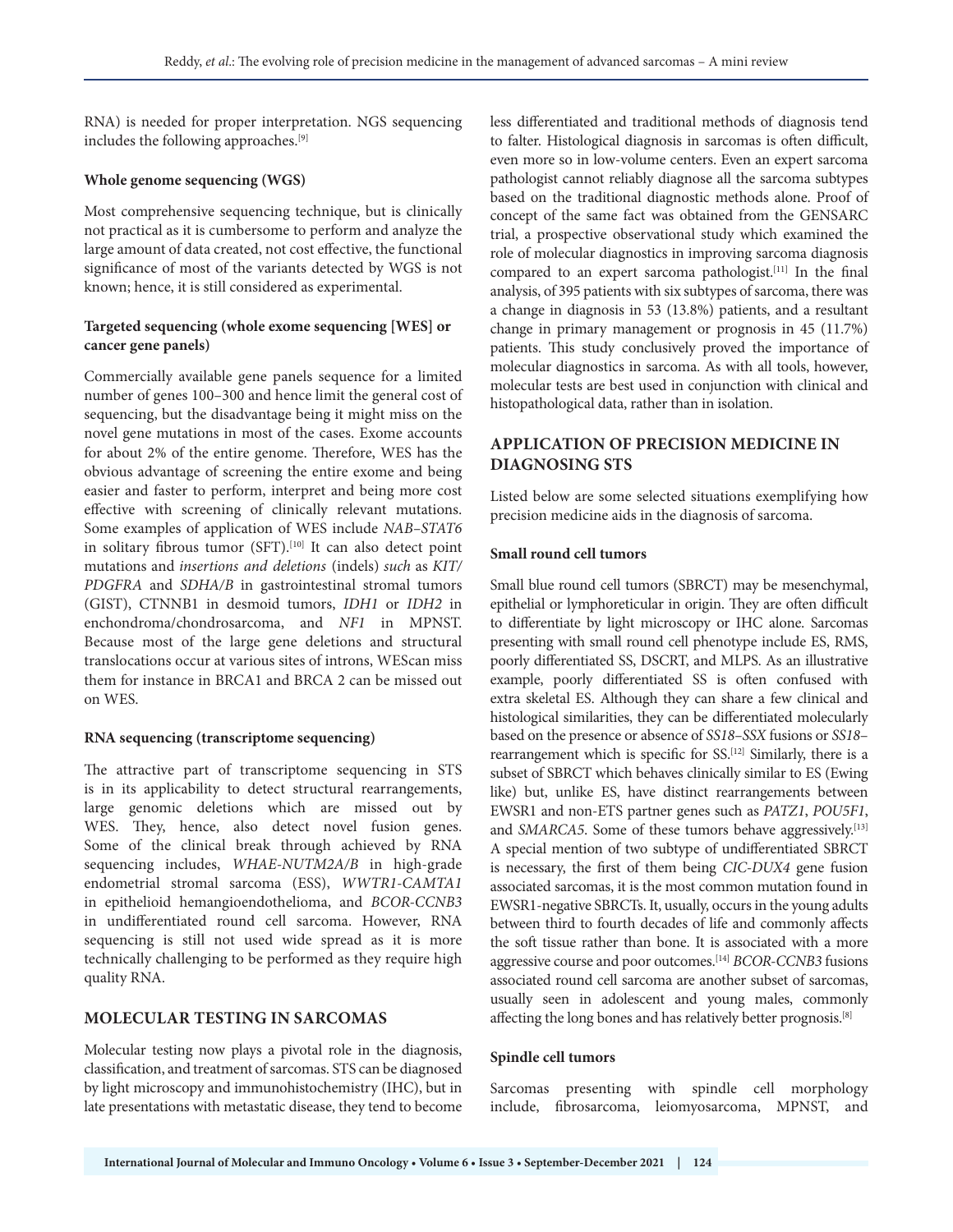monophasic SS. Infantile fibrosarcoma is often confused morphologically with other spindle cell tumors, such as the adult-form of fibrosarcoma, infantile fibromatosis, and infantile myofibromatosis. Molecular testing for the *ETV6–* Neurotrophic tyrosine receptor kinase (*NTRK3*) fusion gene, specific for infantile fibrosarcoma,<sup>[15]</sup> and enables us to confirm the diagnosis in perplexing cases. Molecular testing for *NTRK* in such tumors has therapeutic implications. On the same note, monophasic SS presenting in the pleural cavity can be differentiated molecularly from SFT, sarcomatoid malignant mesothelioma, and MPNST based on the presence of *SS18-SSX* gene fusion.

- 1. Differentiating between a lipoma and an ALT/ WDS is important as both of them have contrasting management principles. Dedifferentiated liposarcoma with high grades of dedifferentiation often cannot be differentiated from other high grade pleomorphic sarcoma or poorly differentiated sarcoma by histology alone, but the molecular demonstration of *MDM2* (+*CDK4*) amplification in ALT/WDS or dedifferentiated LPS enables us to clinch the diagnosis $[16]$
- 2. Clear cell sarcoma (CCS), often confused with melanoma, can be recognized by testing for t(12;22) (q13;q12) translocation and its associated *EWSR1–ATF1* fusion gene, which are associated with CCS.<sup>[17]</sup>

Table 1 summarizes the important molecular changes with appropriate tests for diagnosis of commonly encountered sarcomas.[41,43,44,52,53]

## **ROLE OF MOLECULAR DIAGNOSTICS IN THERAPY**

For metastatic soft tissue tumors, anthracycline-based chemotherapy is the usual first line, $[18]$  with a median OS of 8–17 months and an overall response rate (ORR) of 10-30%. <sup>[2,19]</sup> Addition of other agents to an anthracycline bone can increase the PFS, but has no beneficial effects on the OS. Most STS inevitably progress after a period of response to anthracyclines. Other chemotherapeutic options, too, such as gemcitabine, ifosfamide, and dacarbazine, have limited efficacy.[20] Later on, it was realized that several sarcoma histological subtypes behave differently with regard to their response to chemotherapy. For example, MLPS responds to a combination of doxorubicin and ifosfamide whereas CCS does not respond to the same treatment.[21] Similarly, Trabectedin was found to increase PFS in L-sarcomas and eribulin in liposarcomas. Fortunately, over the years, we have gained a better understanding of the oncogenic pathways involved in the development of sarcomatous tumors. Precision medicine has also employed genomic and somatic biomarkers in predicting response to treatment. Illustrating this fact is the observation that trabectedin showed better clinical response in BRCA 1 mutated patients with advanced STS.

One of the most important applicability of molecular sequencing in sarcomas is also identify a targetable mutation. However, it is also equally important to remember that not all targeted mutations have an appropriate treatment as of yet and most of these treatments are still not clinically relevant. The management of advanced sarcomas is also gradually moving away from a histology-centric approach to a target-based, histology-agnostic approach. Lucchesi *et al*. [22] analyzed 584 patients with advanced STS and identified that using an NGS-based database, 41% of patients had a potential targetable mutation. Similarly, Boddu et al.,<sup>[23]</sup> in their single center study of 114 patients with sarcoma, discovered that 49% patients had a mutation which could be targeted, of which 15 patients were treated with targeted drugs, and 26% of these patients benefitted clinically. Thus, molecular diagnostics have ushered in an era of precision medicine in sarcoma management, as illustrated below.

Table 2 gives a summary of important clinical trials using targeted therapy in STS.

#### **GISTs**

GIST is a prime example, where targeted therapy revolutionized management. Prior 1998 there was no effective therapy for advanced GIST. Discovery of KIT and PFGFRA changed the paradigm of treatment in GIST**.** Over 80% of GISTs have mutations in the KIT and PDGFRA genes, making them responsive to Imatinib, with a response rate of 69% and a PFS of up to 26 months.[46] The particulars of these mutations, however, give us even more insight into their sensitivity to Imatinib. Patients with mutations in exons 4 or 12 of PDGFRA respond to imatinib, whereas exon 18 D842v mutations are imatinib-refractory.<sup>[24]</sup> On progression to imatinib, several targeted options are available, including sunitinib, regorafenib, avapritinib, and ripretinib.[47-50] Wildtype GISTs, which lack cKIT and PDGFRA mutations, are mostly SDH-deficient and exhibit O6-methylguanine-DNA methyltransferase promoter methylation, but trials of alkylating agents in this subtype have failed to show any benefit.[25] In wild-type GISTs that are SDH-competent, vandetanib (an inhibitor of VEGFR2, RET, and EGFT) has been tried in V600E-mutated cases with good results.<sup>[26]</sup>

#### **PEComas**

PEComas are a group of related tumors that include angiomyolipoma of the kidney, clear cell sugar tumor of the lung, and lymphangioleiomyomatosis. These tumors are characterized by the presence of TSC1 and TSC2 mutations affecting the mammalian target of rapamycin (mTOR) pathway. mTOR inhibitors, such as sirolimus and temsirolimus, have been used in PEComas with good clinical responses in case reports.[27]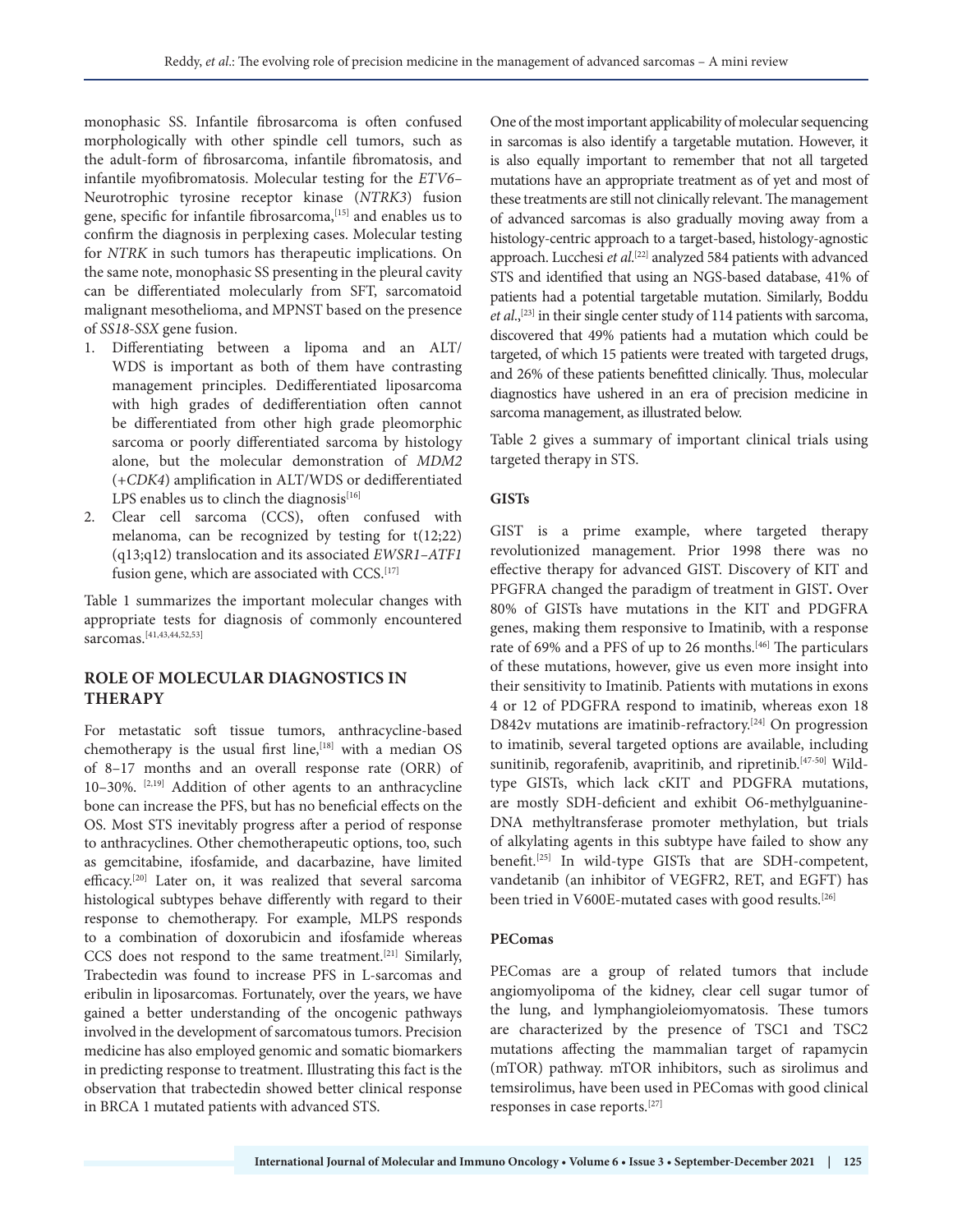| <b>Table 1:</b> Summary of genetic events occurring in clinically relevant sarcomas with testing recommendations. |                                                         |                                                                                |                                                                                                                                      |                                                                                                                                                                                                                      |  |  |  |  |  |
|-------------------------------------------------------------------------------------------------------------------|---------------------------------------------------------|--------------------------------------------------------------------------------|--------------------------------------------------------------------------------------------------------------------------------------|----------------------------------------------------------------------------------------------------------------------------------------------------------------------------------------------------------------------|--|--|--|--|--|
| Ref                                                                                                               | Tumor subtype                                           | Translocations and others                                                      | Fusion gene (s) or other                                                                                                             | Indication and choice of testing                                                                                                                                                                                     |  |  |  |  |  |
|                                                                                                                   | Adipocytic tumors<br>Lipoma                             | 12q15 rearrangements, loss<br>of 13 q material                                 | HMGA2 HMGA2-LPP<br>HMGA11 C13orf1                                                                                                    | It is a clinical diagnosis; routine genetic<br>testing is not advised                                                                                                                                                |  |  |  |  |  |
| $[11]$                                                                                                            | ALT/WDS/<br>Dedifferentiated<br>liposarcoma             | Supernumerary ring or<br>giant rod chromosome (s)<br>amplification of 12q14-15 | expression<br>$MDM2$ amplification $\pm$<br>CDK4 amplification and<br>DUSP12 amplification in<br>some cases with 1q21-25<br>amplicon | MDM2 amplification by IHC/FISH/PCR<br>testing is recommended in unequivocal<br>cases. To differentiate from benign<br>lipoma/poorly differentiated sarcoma                                                           |  |  |  |  |  |
| (11)                                                                                                              | Myxoid/round cell<br>liposarcoma                        | t(12;16)(q13;p11) t(12;22)<br>(q13; q12)                                       | FUS-DDIT3 EWSR1-DDIT3                                                                                                                | Testing by FISH or PCR is recommended<br>for all patients. To differentiate from<br>other retroperitoneal sarcoma if located<br>in retroperitoneum                                                                   |  |  |  |  |  |
|                                                                                                                   | Fibroblastic/myofibroblastic tumors                     |                                                                                |                                                                                                                                      |                                                                                                                                                                                                                      |  |  |  |  |  |
| $[41]$                                                                                                            | Desmoid-type<br>fibromatosis                            | $+8, +205q21-22$ loss                                                          | Unknown APC inactivating<br>mutations (germline; may be<br>seen) Sporadic lesion show<br><b>CTNNB1</b> mutations                     | Somatic CTNNB1 testing is<br>recommended in all cases by IHC, PCR<br>or sequencing. If negative to consider for<br>APC testing                                                                                       |  |  |  |  |  |
| $[11]$                                                                                                            | <b>DFSP</b>                                             | t $(17;22)(q21.3;q13)$ or r<br>(17;22)                                         | COL1A1-PDGFB                                                                                                                         | Testing by FISH or PCR is recommended<br>for all patient as it predicts sensitivity to<br>TKI                                                                                                                        |  |  |  |  |  |
| [6]                                                                                                               | Extra-pleural SFT                                       | 12q13 rearrangements                                                           | NAB2-STAT6                                                                                                                           | Rare tumor, testing is advisable for all<br>cases, IHC for STAT6 or sequencing to<br>demonstrate mutation is necessary                                                                                               |  |  |  |  |  |
| [40, 42]                                                                                                          | <b>IMFT</b>                                             | t(1;2)(q22;p23) t(2;19)<br>$(p23;p13)$ t $(2;17)(p23;q23)$                     | TPM3-ALK TPM4-ALK<br>CLTC-ALK                                                                                                        | Testing for ALK and ROS1 translocation<br>by FISH, PCR is recommended as it<br>predicts response to Crizotinib (for ALK<br>testing IHC can be a good indicator). If<br>ROS1 and ALK negative test for NTRK<br>fusion |  |  |  |  |  |
| $[40]$                                                                                                            | Congenital/infantile<br>fibrosarcoma                    | t(12;15)(p13;q25)                                                              | ETV6-NTRK3                                                                                                                           | Testing of IHC for NTRK as a screening<br>test followed by PCR or Sequencing for<br>confirmation is recommended in all cases                                                                                         |  |  |  |  |  |
| (6)                                                                                                               | Skeletal muscle tumors<br><b>ERMS</b>                   | Loss or UPD of $11p15.5+2$ ,<br>$+8, +11, +12, +13, +20$                       | IGF2, H19, CDKN1C and<br><b>HOTS</b>                                                                                                 | Routine testing is not recommended                                                                                                                                                                                   |  |  |  |  |  |
| (6)                                                                                                               | Alveolar<br>rhabdomyosarcoma                            | t(2;13)(q35;q14) t(1;13)<br>$(p36; q14)$ t (X; 2)(q13;q35)<br>t(2;2)(q35;p23)  | PAX3-FOXO1 PAX7-FOXO1<br>PAX3-FOXO4 PAX3-NCOA1                                                                                       | Testing of translocation by FISH is<br>important for diagnostic and prognostic<br>implications                                                                                                                       |  |  |  |  |  |
| (6)                                                                                                               | Spindle cell RMS                                        | 8q13 rearrangements                                                            | SRF-NCOA2<br>TEAD1-NCOA2                                                                                                             | Routine testing not recommended                                                                                                                                                                                      |  |  |  |  |  |
| $[43]$                                                                                                            | Chondro-osseous tumors<br>Mesenchymal<br>chondrosarcoma | inv $(8)(q13;q21)$                                                             | HEY1-NCOA2                                                                                                                           | Rare tumor, moderately chemosensitive<br>unlike conventional chondrosarcoma,<br>testing by FISH if diagnosis is<br>unequivocal                                                                                       |  |  |  |  |  |
| $[43]$                                                                                                            | Conventional<br>Chondrosarcoma                          |                                                                                | IDH1 and IDH2                                                                                                                        | Testing is recommended as it has<br>diagnostic and therapeutic implications<br>(could be useful to differentiate between<br>osteosarcoma)                                                                            |  |  |  |  |  |

**Table 1:** Summary of genetic events occurring in clinically relevant sarcomas with testing recommendations.

*(Contd...)*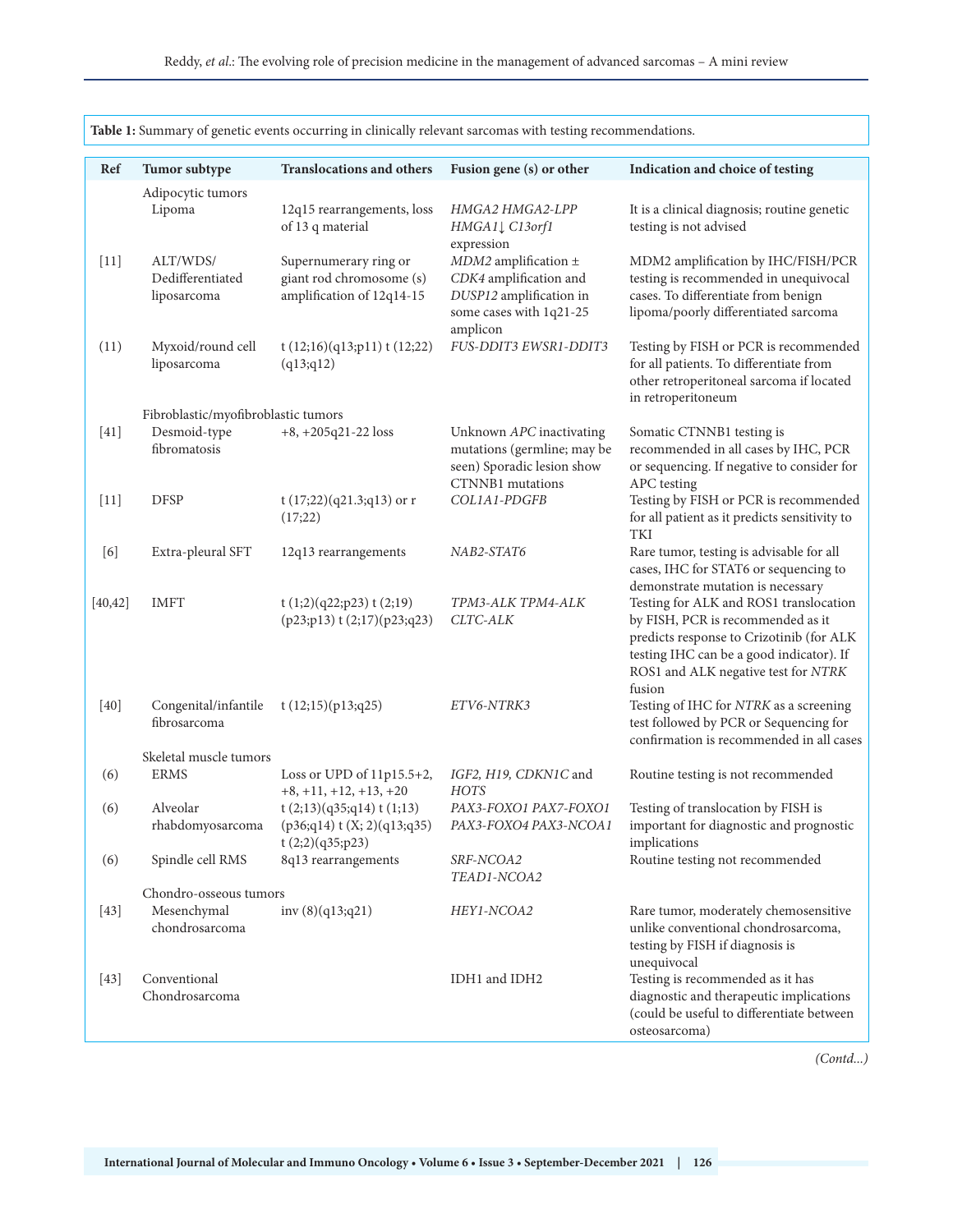| Table 1: (Continued)                                                                                                                                                                                                                                                                                                                                                     |                                                         |                                                               |                                                     |                                                                                                                                                                                                            |  |  |  |  |  |
|--------------------------------------------------------------------------------------------------------------------------------------------------------------------------------------------------------------------------------------------------------------------------------------------------------------------------------------------------------------------------|---------------------------------------------------------|---------------------------------------------------------------|-----------------------------------------------------|------------------------------------------------------------------------------------------------------------------------------------------------------------------------------------------------------------|--|--|--|--|--|
| Ref                                                                                                                                                                                                                                                                                                                                                                      | Tumor subtype                                           | <b>Translocations and others</b>                              | Fusion gene (s) or other                            | Indication and choice of testing                                                                                                                                                                           |  |  |  |  |  |
| $[6] \centering% \includegraphics[width=1.0\textwidth]{figs/fig_4.pdf} \caption{Schematic plot of the density $z$ for the $z$-axis. The solid lines represent the energy $\alpha$ values for the $z$-axis. The solid lines represent the energy $\alpha$ values for the $z$-axis. The solid lines represent the energy $\alpha$ values for the $z$-axis.} \label{fig:1}$ | Nerve sheath tumors<br><b>MPNST</b>                     | 17q loss 9p loss                                              | NF1 (germline and somatic)<br>CDKN2A                | Routine testing for NF1 is not generally<br>recommended                                                                                                                                                    |  |  |  |  |  |
|                                                                                                                                                                                                                                                                                                                                                                          | Others                                                  |                                                               |                                                     |                                                                                                                                                                                                            |  |  |  |  |  |
| $[44]$                                                                                                                                                                                                                                                                                                                                                                   | Low grade ESS                                           | $t(7;17)$ (p15;q21) $t(7;17)$<br>(p15; q21)                   | JAZF1-SUZ12, JAZF1-<br>PHF1                         | Testing by FISH or MPS is recommended<br>in unequivocal cases                                                                                                                                              |  |  |  |  |  |
| [44]                                                                                                                                                                                                                                                                                                                                                                     | High grade ESS                                          | t (10;17) (q22-23;p13)                                        | YWHAE-NUTM2A and/<br>or NUTM2B, BCOR and<br>SMARCA1 | Testing is recommended                                                                                                                                                                                     |  |  |  |  |  |
|                                                                                                                                                                                                                                                                                                                                                                          | Tumors of uncertain differentiation                     |                                                               |                                                     |                                                                                                                                                                                                            |  |  |  |  |  |
| [6]                                                                                                                                                                                                                                                                                                                                                                      | Synovial sarcoma                                        | $t(X; 18)$ (p11.2; q11.2)                                     | SS18-SSX1 SS18-SSX2                                 | Testing for SS18 translocation by FISH<br>and PCR is recommended in all cases as<br>it differentiates from poorly differentiated<br>ES                                                                     |  |  |  |  |  |
| $[31]$                                                                                                                                                                                                                                                                                                                                                                   | Epithelioid sarcoma                                     | 22q11.2 anomalies+8q,<br>often as i $(8)(q10)$                | SMARCB1                                             | Testing for loss of INI by IHC is<br>recommended as they have therapeutic<br>implication                                                                                                                   |  |  |  |  |  |
| $[45]$                                                                                                                                                                                                                                                                                                                                                                   | Alveolar soft part<br>sarcoma                           | del $(17)$ t $(X; 17)$ $(p11; q25)$                           | ASPSCR1-TFE3                                        | IHC for TFE3, FISH for the characteristic<br>translocation is recommended in most of<br>the cases                                                                                                          |  |  |  |  |  |
| $[17]$                                                                                                                                                                                                                                                                                                                                                                   | <b>CCS</b>                                              | t $(12;22)(q13;q12)$                                          | EWSR1-ATF1                                          | Chemo resistant tumor. FISH for specific<br>translocation is recommended in all cases<br>as they mimic melanoma clinically                                                                                 |  |  |  |  |  |
| $[43]$                                                                                                                                                                                                                                                                                                                                                                   | Extra-skeletal<br>myxoid<br>chondrosarcoma              | t $(9;22)(q22;q12)$ t $(9;17)$<br>(q22;q11)                   | EWSR1-NR4A3<br>TAF15-NR4A3                          |                                                                                                                                                                                                            |  |  |  |  |  |
| $[11]$                                                                                                                                                                                                                                                                                                                                                                   | Ewing sarcoma                                           | t(11;22)(q24;q12) t(21;22)<br>(q22;q12)                       | EWSR1-FLI1 EWSR1-ERG                                | Currently EWSR1 testing is<br>recommended in all cases                                                                                                                                                     |  |  |  |  |  |
| [8, 14]                                                                                                                                                                                                                                                                                                                                                                  | Undifferentiated<br>round cell sarcoma                  | t(4;19)(q35;q13) t(10;19)<br>(q26;13)<br>inv X (p11.4p 11.22) | CIC-DUX4<br>BCOR-CCNB3                              | FISH or MPS for CIC-DUX4 and IHC or<br>FISH for BCOR CCNB3 is recommended                                                                                                                                  |  |  |  |  |  |
| $[17]$                                                                                                                                                                                                                                                                                                                                                                   | Desmoplastic small<br>round cell tumor                  | t(11;22)(p13;q12)                                             | EWSR1-WT1                                           | IHC for WT1 or FISH for mutation to<br>be considered in all cases as it is a rare<br>aggressive tumor                                                                                                      |  |  |  |  |  |
| $[27]$                                                                                                                                                                                                                                                                                                                                                                   | Perivascular<br>Epithelioid Cell<br>Neoplasms<br>PEComa | Deletion or loss of 16p                                       | TSC1, TSC2                                          | NGS for TSC1 and TSC2 testing is<br>recommended in all cases as they predict<br>sensitivity to mTOR inhibitors                                                                                             |  |  |  |  |  |
| $[24]$                                                                                                                                                                                                                                                                                                                                                                   | <b>GIST</b>                                             |                                                               | c-KIT, exon 11,13,17,19<br>PDGFRA exon 12,14,18     | c-kit and PDGFRA mutation testing by<br>PCR, FISH is recommended in all cases.<br>If negative testing for SDH B IHC and<br>BRAF, NF1 testing by PCR or sequencing<br>to be done to rule out Wild type GIST |  |  |  |  |  |

#### **DFSP**

DFSP is a locally aggressive tumor most commonly seen on the trunk followed by proximal extremities. Fibrosarcomatous areas occasionally occur in DFSP, which are associated with increased chance of metastasis and P53 mutations.[28] It is characterized by a t(17;22) translocation involving *COL1A1* and *PDGFB* genes. The consequent hyperactivation of PDGFRB rendering them sensitive to targeted therapy with the tyrosine kinase inhibitors (TKI) imatinib.<sup>[29]</sup>

#### **Alveolar soft part sarcoma**

It is a rare, slow-growing tumor with propensity to metastasize to the brain and lungs.[45] It is chemoresistant, but responds to TKIs such as sunitinib and pazopanib. As MET is also overexpressed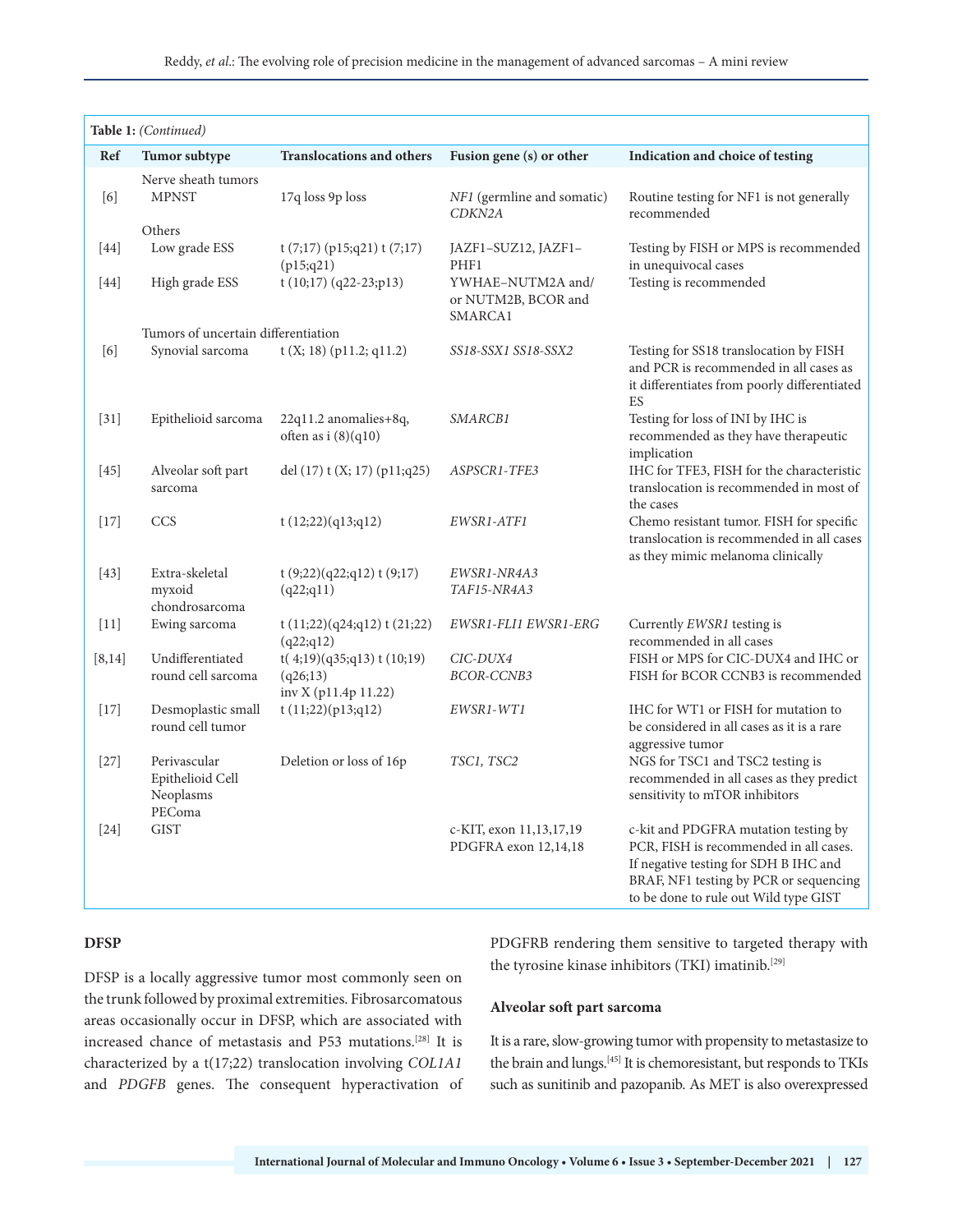| Table 2: Summary of clinically relevant trials using targeted treatment in STS. |                                                                                       |                                        |                                                                                        |                                                |                                                             |                                                                      |  |  |  |
|---------------------------------------------------------------------------------|---------------------------------------------------------------------------------------|----------------------------------------|----------------------------------------------------------------------------------------|------------------------------------------------|-------------------------------------------------------------|----------------------------------------------------------------------|--|--|--|
| <b>Study</b>                                                                    | Histology                                                                             | <b>Target</b>                          | Drug                                                                                   | <b>ORR</b>                                     | <b>Study design</b>                                         | PFS (months)                                                         |  |  |  |
| $[46]$<br>$[47]$<br>$[48]$<br>[49, 50]                                          | <b>GIST</b>                                                                           | KIT and/or<br><b>PDGFR</b>             | Imatinib<br>Sunitinib<br>Regorafenib<br>Avapritinib<br>ripretinib                      | 51%<br>33%<br>4.5%<br>86% (PDGFRD842V)<br>9.4% | Phase III<br>Phase III<br>Phase III<br>Phase I<br>Phase III | 20.4<br>6.0 v 1.4<br>4.8 v 0.9<br>$mDOR - NR$<br>$6.3 \text{ v}$ 1   |  |  |  |
| $[29]$<br>[34, 35]                                                              | <b>DFSP</b><br><b>TGCT</b>                                                            | <b>PDGFR</b><br>CSF1R                  | Imatinib<br>Imatinib<br>Pexidartinib                                                   | 46-70%<br>19%<br>39%                           | Phase II<br>Retrospective<br>Phase III                      | Median TTP 1.7 years<br>21.0<br><b>NR</b>                            |  |  |  |
| $[32]$                                                                          | <b>IMFT</b>                                                                           | ALK and/or<br>ROS1                     | Crizotinib                                                                             | 50% (ALK positive)<br>14% (ALKnegative)        | Phase II                                                    | 2-year PFS 49% (ALK<br>positive)<br>2-year PFS 36% (ALK<br>negative) |  |  |  |
| [30, 51]                                                                        | ASPS                                                                                  | <b>VEGFR</b><br><b>MET</b>             | Pazopanib<br>Cediranib<br>Sunitinib<br>Tivatinib,<br>Cabozantinib<br>And<br>crizotinib | 27%<br>35%                                     | Retrospective<br>Phase II                                   | 13.6<br><b>NR</b>                                                    |  |  |  |
| [30, 36]                                                                        | CCS                                                                                   | <b>MET</b>                             | Tivatinib<br>Crizotinib                                                                | 2%<br>3.8%                                     | Phase II                                                    | 1.9<br>135 days                                                      |  |  |  |
| $[40]$                                                                          | Infantile<br>fibrosarcoma<br>and other<br><b>TRK</b> fusion<br>associated<br>sarcomas | <b>NTRK</b>                            | Entrectinib<br>Larotrectinib                                                           | 46%<br>87%                                     | Phase I/II<br>basket trials                                 | 11.0<br>28.3                                                         |  |  |  |
| $[27]$                                                                          | PEcoma                                                                                | mTOR                                   | Sirolimus<br>Temsirolimus                                                              | 7/10                                           | Retrospective                                               | mOS=2.4 years                                                        |  |  |  |
| $[52]$                                                                          | <b>LPS</b>                                                                            | MDM <sub>2</sub><br>CDK <sub>4/6</sub> | (MG7112)<br>Palbociclib                                                                | 5% NR                                          | Phase II                                                    | 17.9 weeks                                                           |  |  |  |
| $[31]$                                                                          | ES                                                                                    | EZH <sub>2</sub>                       | Tazemetostat                                                                           | 18%                                            | Phase II<br>(basket trial)                                  | 5.5                                                                  |  |  |  |
| $[53]$                                                                          | LG-ESS                                                                                | ER, PR                                 | Aromatase<br>inhibitors                                                                | 46%                                            | Retrospective                                               | 36.0                                                                 |  |  |  |
| $[33]$                                                                          | Plexiform<br>neurofibroma                                                             | <b>MEK 1 &amp;2</b>                    | Selumetinib                                                                            | 68%                                            | Phase II                                                    | <b>NR</b>                                                            |  |  |  |

in these tumors, MET inhibitors, such as tivatinib, have also been found to be useful in their management.<sup>[30,51]</sup>

#### **Epithelioid sarcoma**

ES is a rare aggressive malignancy, with dismal outcomes in advanced stage. About 90% of these tumors are characterized by INI/SMARCB1 deficiency which leads to elevated levels of enhancer of Zeste homolog 2 (EZH2) and finally promotes oncogenesis. Tazemetostat is an EZH2 inhibitor with Phase II basket trials demonstrating good activity of the drug.  $\left[ 31\right]$ 

#### **IMFT**

It is a tumor with intermediate malignant potential.<sup>[42]</sup> It can occur anywhere but is most commonly seen in lungs, GIT, and retroperitoneum. The hallmark of this tumor is the coexistence of myofibroblastic tissue with immune-cell infiltrates. ALK fusion rearrangements, identified by FISH, are seen in about half of such tumors, more commonly in children. This is clinically targeted by the ALK inhibitor crizotinib.[32] ALK fusion negative patients are to be tested for ROS 1 and *NTRK* as they are targetable mutations.

#### **NF1-related plexiform neurofibroma**

Plexiform neurofibromas are seen in 20–50% patients with NF1. They can lead to disfigurement, pain and high risk of transformation to MPNST. These tumors are dependent on MEK1 and 2 signaling for survival. Selumetinib, a MAP kinase inhibitor has shown clinical benefit in children treated with this drug.[33]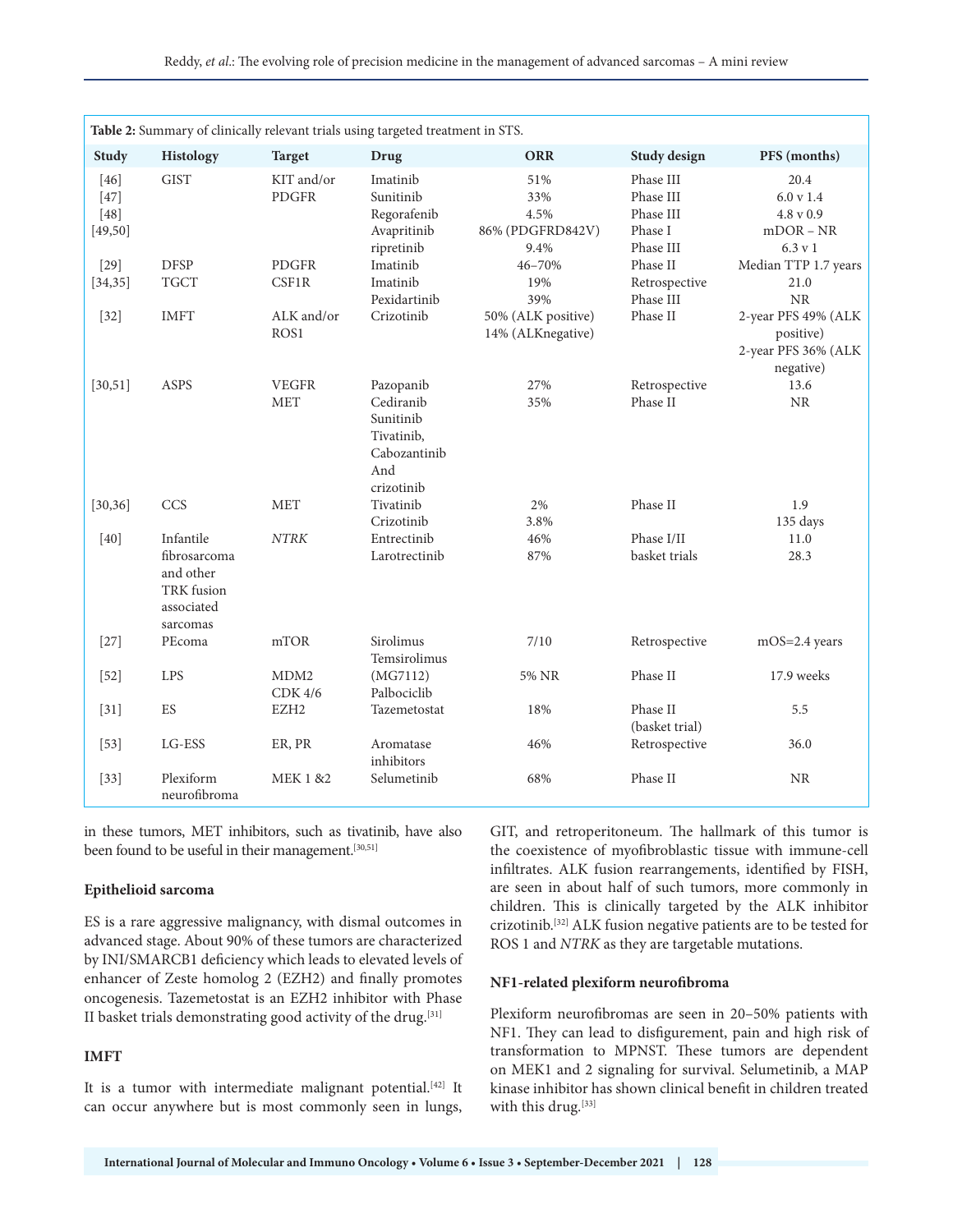#### **TGCT**

It is an aggressive tumor of the synovial tissue, usually affecting wrists. These tumors are characterized by pathognomonic gene fusions involving colony stimulating factor-1 (CSF-1). This has been clinically targeted by imatinib and nilotinib with modest responses.[34] Pexidartinib is potent CSF-1 R inhibitor. Phase III trial (ENLIVEN) showed good results for the drug leading to its FDA approval and hence supporting the role of targeted therapies in these rare tumors.[35]

#### **CCS**

CCS is a rare chemo sensitive and radiosensitive tumor. Its survival is dependent on MET signaling, tivatinib has been explored in the same setting and has failed to achieve to show clinical response.[30] Crizotinib another MET inhibitor has also been tried and failed.<sup>[36]</sup>

#### **Angiosarcoma**

This is a rare aggressive malignancy which is chemosensitive but outcomes are poor because it is locally aggressive and has metastatic potential. As the name indicates, they are characterized by increased expression of vascular endothelial growth factor (VEGF), which is explored clinically using anti VEGF agents such as pazopanib, sorafenib, and bevacizumab.[37] Retrospective studies have also shown efficacy of propranolol, a non-selective beta blocker in treatment of angiosarcoma.<sup>[38]</sup> Combination of propranolol, methotrexate, and vinblastine as metronomic therapy has shown 100% efficacy in one trial.<sup>[39]</sup>

#### **Role of TRK in advanced STS**

NTRK gene fusions as tissue-agnostic oncogenic drivers are seen in subtypes of STS. This has been explored for targeted therapies in form of TRK inhibitors. Tumors with high *NTRK* gene fusion among STS include infantile fibrosarcoma and ALK, ROS 1 negative IMFT. Larotrectinib is the first in class TRK inhibitor, ORR was 87% in the STS subgroup with 71 patients bearing *NTRK* mutations. *NTRK* testing with therapy has shown great leaps in management of advanced STSs like infantile Fibrosarcoma and GIST.[40]

#### **CONCLUSION**

Soon we are progressing into era of precision medicine as highlighted by the approval of drugs such as tazemetostat and avapritinib. We have progressed from the traditional histology agnostic therapy to more recent targeted therapy. Management of STS is being increasing dependent on molecular diagnostics that enable better characterization, diagnosis, and therapeutic-targeting of tumors. With newer targeted therapies also being discovered, there is much promise for a brighter future in the management of advanced sarcomas.

#### **Declaration of patient consent**

Patient's consent not required as there are no patients in this study.

#### **Financial support and sponsorship**

Nil.

#### **Conflicts of interest**

There are no conflicts of interest.

#### **REFERENCES**

- 1. Fletcher CD, Bridge JA, Hogendoorn PC, Mertens F. WHO Classification of Tumours of Soft Tissue and Bone; 2021. Available from: https://www.publications.iarc.fr/bookand-report-series/who-classification-of-tumours/whoclassification-of-tumours-of-soft-tissue-and-bone-2013. [Last accessed on 2021 Jan 23].
- 2. Judson I, Verweij J, Gelderblom H, Hartmann JT, Schöffski P, Blay JY, *et al*. Doxorubicin alone versus intensified doxorubicin plus ifosfamide for first-line treatment of advanced or metastatic soft-tissue sarcoma: A randomised controlled phase 3 trial. Lancet Oncol 2014;15:415-23.
- 3. Chromosomal translocations in Ewing's sarcoma. N Engl J Med 1983;309:496-8.
- Jain S, Xu R, Prieto VG, Lee P. Molecular classification of soft tissue sarcomas and its clinical applications. Int J Clin Exp Pathol 2010;3:416-29.
- 5. Nakano K, Takahashi S. Translocation-related sarcomas. Int J Mol Sci 2018;19:3784.
- 6. Bridge JA. The role of cytogenetics and molecular diagnostics in the diagnosis of soft-tissue tumors. Mod Pathol 2014;27:S80-97.
- 7. El‐Deiry WS, Goldberg RM, Lenz HJ, Shields AF, Gibney GT, Tan AR, *et al*. The current state of molecular testing in the treatment of patients with solid tumors, 2019. CA Cancer J Clin 2019;69:305-43.
- 8. Pierron G, Tirode F, Lucchesi C, Reynaud S, Ballet S, Cohen-Gogo S, *et al*. A new subtype of bone sarcoma defined by BCOR-CCNB3 gene fusion. Nat Genet 2012;44:461-6.
- 9. Marino-Enriquez A. Advances in the molecular analysis of soft tissue tumors and clinical implications. Surg Pathol Clin 2015;8:525-37.
- 10. Robinson DR, Wu YM, Kalyana-Sundaram S, Cao X, Lonigro RJ, Sung YS, *et al*. Identification of recurrent NAB2- STAT6 gene fusions in solitary fibrous tumor by integrative sequencing. Nat Genet 2013;45:180-5.
- 11. Italiano A, Di Mauro I, Rapp J, Pierron G, Auger N, Alberti L, *et al*. Clinical effect of molecular methods in sarcoma diagnosis (GENSARC): A prospective, multicentre, observational study. Lancet Oncol 2016;17:532-8.
- 12. Asif A, Mushtaq S, Hassan U, Akhtar N, Hussain M, Azam M,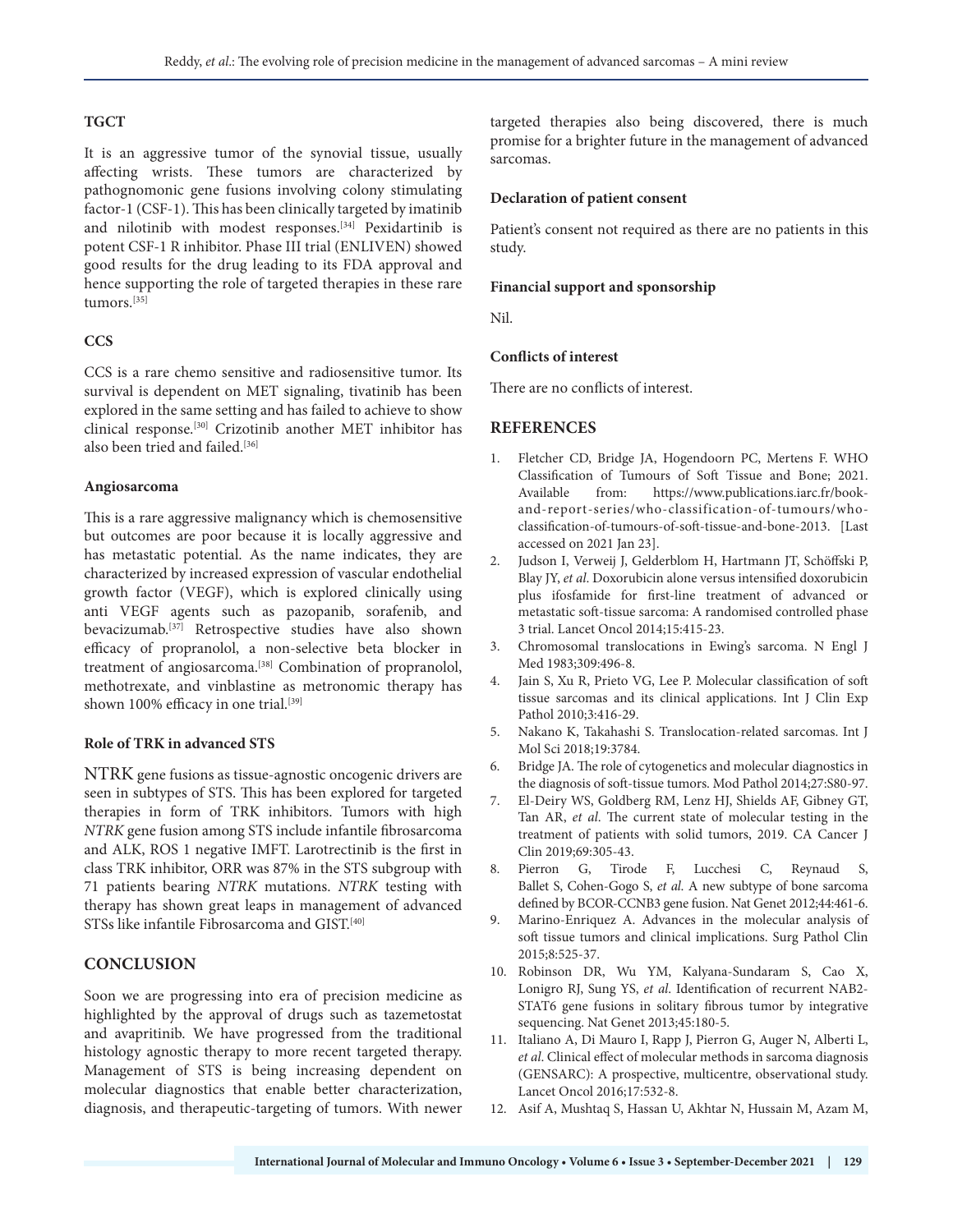*et al*. Fluorescence *in situ* hybridization (FISH) for differential diagnosis of soft tissue sarcomas. Asian Pac J Cancer Prev 2018;19:655-60.

- 13. Deng FM, Galvan K, de la Roza G, Zhang S, Souid AK, Stein CK. Molecular characterization of an EWSR1-POU5F1 fusion associated with a t(6; 22) in an undifferentiated soft tissue sarcoma. Cancer Genet 2011;204:423-9.
- 14. Antonescu CR, Owosho AA, Zhang L, Chen S, Deniz K, Huryn JM, *et al*. Sarcomas with CIC-rearrangements are a distinct pathologic entity with aggressive outcome: A clinicopathologic and molecular study of 115 cases. Am J Surg Pathol 2017;41:941-9.
- 15. Russell H, Hicks MJ, Bertuch AA, Chintagumpala M. Infantile fibrosarcoma: Clinical and histologic responses to cytotoxic chemotherapy. Pediatr Blood Cancer 2009;53:23-7.
- 16. Sandberg AA. Updates on the cytogenetics and molecular genetics of bone and soft tissue tumors: Liposarcoma. Cancer Genet Cytogenet 2004;155:1-24.
- 17. Hisaoka M, Ishida T, Kuo TT, Matsuyama A, Imamura T, Nishida K, *et al*. Clear cell sarcoma of soft tissue: A clinicopathologic, immunohistochemical, and molecular analysis of 33 cases. Am J Surg Pathol 2008;32:452-60.
- 18. Dufresne A, Brahmi M, Karanian M, Blay JY. Using biology to guide the treatment of sarcomas and aggressive connectivetissue tumours. Nat Rev Clin Oncol 2018;15:443-58.
- 19. Edmonson JH, Ryan LM, Blum RH, Brooks JS, Shiraki M, Frytak S, *et al*. Randomized comparison of doxorubicin alone versus ifosfamide plus doxorubicin or mitomycin, doxorubicin, and cisplatin against advanced soft tissue sarcomas. J Clin Oncol 1993;11:1269-75.
- 20. Seddon B, Strauss SJ, Whelan J, Leahy M, Woll PJ, Cowie F, *et al*. Gemcitabine and docetaxel versus doxorubicin as firstline treatment in previously untreated advanced unresectable or metastatic soft-tissue sarcomas (GeDDiS): A randomised controlled phase 3 trial. Lancet Oncol 2017;18:1397-410.
- 21. Katz D, Boonsirikamchai P, Choi H, Lazar AJ, Wang WL, Xiao L, *et al*. Efficacy of first-line doxorubicin and ifosfamide in myxoid liposarcoma. Clin Sarcoma Res 2012;2:2.
- 22. Lucchesi C, Khalifa E, Laizet Y, Soubeyran I, Mathoulin-Pelissier S, Chomienne C, *et al*. Targetable alterations in adult patients with soft-tissue sarcomas: Insights for personalized therapy. JAMA Oncol 2018;4:1398-404.
- 23. Boddu S., Walko C.M., Bienasz S. Clinical utility of genomic profiling in the treatment of advanced sarcomas: A singlecenter experience. JCO Precis Oncol 2018;2:1-8. Available from: https://www.ascopubs.org. [Last accessed on 2021 Jan 25].
- 24. Judson I, Bulusu R, Seddon B, Dangoor A, Wong N, Mudan S. UK clinical practice guidelines for the management of gastrointestinal stromal tumours (GIST). Clin Sarcoma Res 2017;7:6.
- 25. Ravegnini G, Ricci R. Succinate dehydrogenasedeficient gastrointestinal stromal tumors: Small steps toward personalized medicine? Genet Epigenet 2019;12:2516865719842534.
- 26. Boikos SA, Stratakis CA. The genetic landscape of gastrointestinal stromal tumor lacking KIT and PDGFRA mutations. Endocrine 2014;47:401-8.
- 27. Benson C, Vitfell-Rasmussen J, Maruzzo M, Fisher C, Tunariu N, Mitchell S, *et al*. A retrospective study of patients with malignant PEComa receiving treatment with sirolimus or temsirolimus: The Royal Marsden hospital experience. Anticancer Res 2014;34:3663-8.
- 28. Rastogi S, Dhamija E, Barwad A, Aggarwal A, Sharma A, Panday R. Advanced dermatofibrosarcoma protuberans treatment with imatinib: Experience from a dedicated sarcoma medical oncology clinic in India. J Glob Oncol 2018;4:1-7.
- 29. Noujaim J, Thway K, Fisher C, Jones RL. Dermatofibrosarcoma protuberans: From translocation to targeted therapy. Cancer Biol Med 2015;12:375-84.
- 30. Wagner AJ, Goldberg JM, Dubois SG, Choy E, Rosen L, Pappo A, *et al*. Tivantinib (ARQ 197), a selective inhibitor of MET, in patients with microphthalmia transcription factorassociated tumors: Results of a multicenter phase 2 trial. Cancer 2012;118:5894-902.
- 31. Gounder M, Schöffski P, Jones RL, Agulnik M, Cote GM, Villalobos VM, *et al*. Tazemetostat in advanced epithelioid sarcoma with loss of INI1/SMARCB1: An international, openlabel, phase 2 basket study. Lancet Oncol 2020;21:1423-32.
- 32. Schöffski P, Sufliarsky J, Gelderblom H, Blay JY, Strauss SJ, Stacchiotti S, *et al*. Crizotinib in patients with advanced, inoperable inflammatory myofibroblastic tumours with and without anaplastic lymphoma kinase gene alterations (European organisation for research and treatment of cancer 90101 CREATE): A multicentre, single-drug, prospective, nonrandomised phase 2 trial. Lancet Respir Med 2018;6:431-41.
- 33. Gross AM, Wolters PL, Dombi E, Baldwin A, Whitcomb P, Fisher MJ, *et al*. Selumetinib in children with inoperable plexiform neurofibromas. N Engl J Med 2020;382:1430-42.
- 34. Long-Term Efficacy of Imatinib Mesylate in Patients with Advanced Tenosynovial Giant Cell Tumor, Scientific Reports; 2021. Available from: https://www.nature.com/articles/s41598- 019-51211-y. [Last accessed on 2021 Feb 15].
- 35. Tap W. ENLIVEN study: Pexidartinib for tenosynovial giant cell tumor (TGCT). Future Oncol 2020;16:1875-8.
- 36. Activity and Safety of Crizotinib in Patients with Advanced Clear-Cell Sarcoma with MET Alterations: European Organization for Research and Treatment of Cancer Phase II Trial 90101 'CREATE'-Google Search; 2021. Available from: https://www.google.com/search?q=activity+and+safety+of+ crizotinib+in+patients+with+advanced+clear-cell+sarcom a+with+met+alterations%3a+european+organization+for+ research+and+treatment+of+cancer+phase+ii+trial+ 90101+%e2%80%98create%e2%80%99&rlz=1c1chbf\_ enin918in918&oq=activity+and+safety+of+crizotinib+in+ patients+with+advanced+clear-cell+sarcoma+with+met+ alterations%3a+european+organization+for+research+and+ treatment+of+cancer+phase+ii+trial+90101+%e2%80%98 create%e2%80%99&aqs=chrome..69i57j69i61.905j0j7& sourceid=chrome&ie=utf-8.[Last accessed on 2021 Feb 15].
- 37. Cao J, Wang J, He C, Fang M. Angiosarcoma: A review of diagnosis and current treatment. Am J Cancer Res 2019;9:2303-13.
- 38. Amaya CN, Perkins M, Belmont A, Herrera C, Nasrazadani A, Vargas A, *et al*. Non-selective beta blockers inhibit angiosarcoma cell viability and increase progression free-